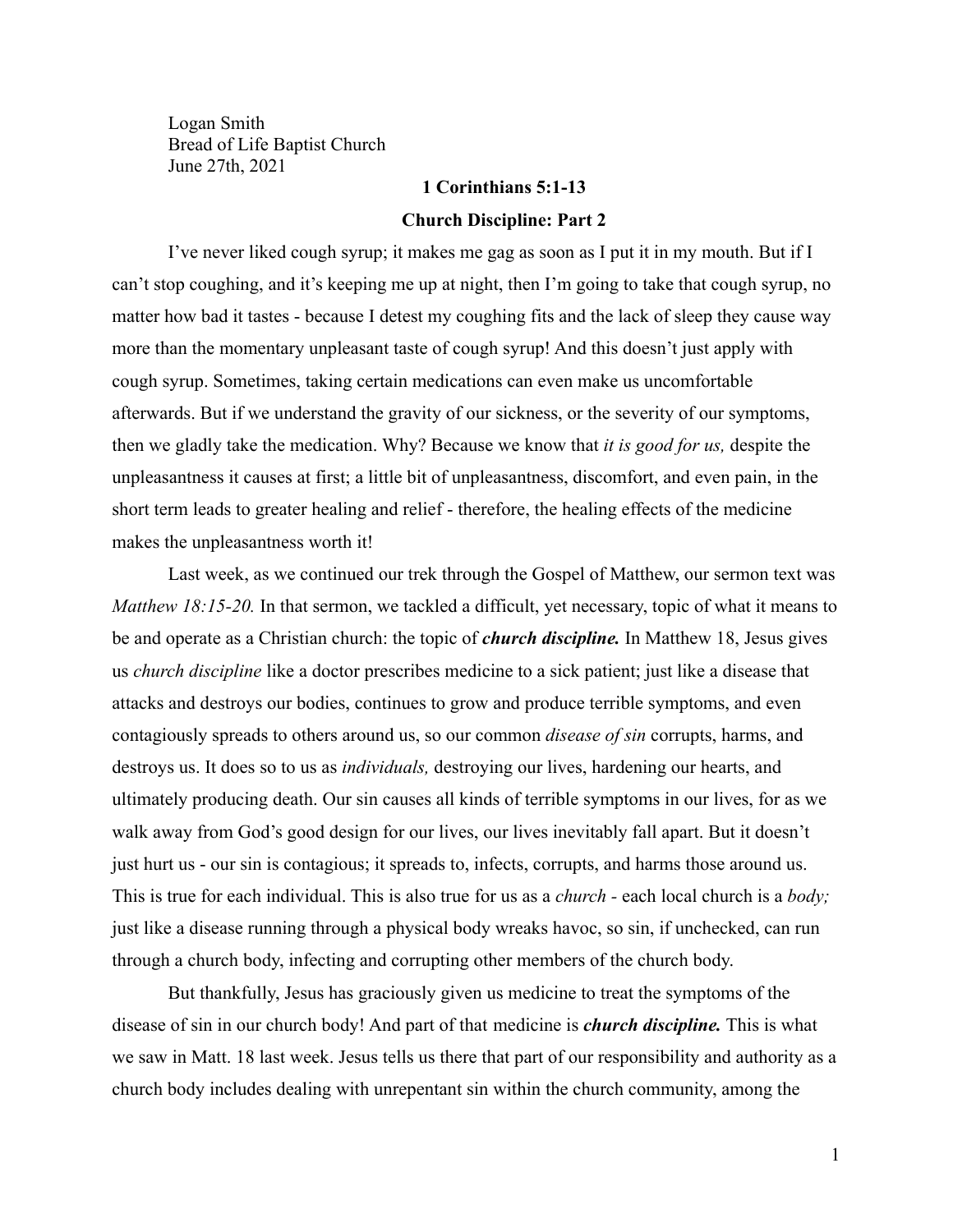members of the church body. He tells us there that if a professing believer, who is a member of our church, sins in a clear way, then we are to lovingly yet firmly address their sin and call them to repentance in the least humiliating way possible (Matt. 18:15). But if he refuses to acknowledge and repent from this particular sin, Jesus tells us to involve others - at first two or three others, but if the person continues in unrepentant sin, then we must eventually bring it to the whole church (Matt. 18:16-17a). And even then, if the person refuses to repent when the whole church calls out his sin and calls him to repentance, then we are to put the unrepentant sinner outside of the community of church membership - we are to view him or her as a "Gentile or tax collector" - that is, as an unbeliever, a non-Christian. Historically, the church has referred to this as *excommunication:* if the person shows no signs of true repentance, then their faith is called into question, and if they refuse to repent, then the church must show that they can no longer call that person a Christian in good conscience by formally *removing them from membership* and no longer partake of the Lord's Supper.

Now, we saw this very clearly laid out for us in Matt. 18 last week. Jesus himself told us to do it. And this has been acknowledge as biblical throughout most of the history of the church especially among Protestants since the Reformation. And so, many churches have an understanding of biblical church discipline outlined in their statement of faith and constitution just like we do, here are Bread of Life. But if this is the case - if it is so biblically clear - then why don't we see it carried out in most churches these days - even in churches who officially acknowledge the doctrine in their constitution? Is it because unrepentant and public sins have become increasingly rare? We wish that were the case - but no, we know that it's not. There are, of course, thriving, healthy, and rigorously biblical churches that still faithfully carry out the commands of Christ, even when it involves the very difficult, even painful practice of church discipline today! But sadly, far too often, many churches today acknowledge the biblical doctrine of church discipline on paper, but neglect to practice it when they need to - when there are clear cases of unrepentant sin going on in the church. And I think the reason why is clear: *church discipline is a very uncomfortable topic.* It can be very difficult, messy, and even painful to carry out at times. Our culture prizes tolerance above pretty much every other virtue - so it is quite risky to publicly call out a person for their sin in this day and age. And so, church discipline has become a contentious issue; its even become a topic that many *Christians* are ashamed of, or view with disgust.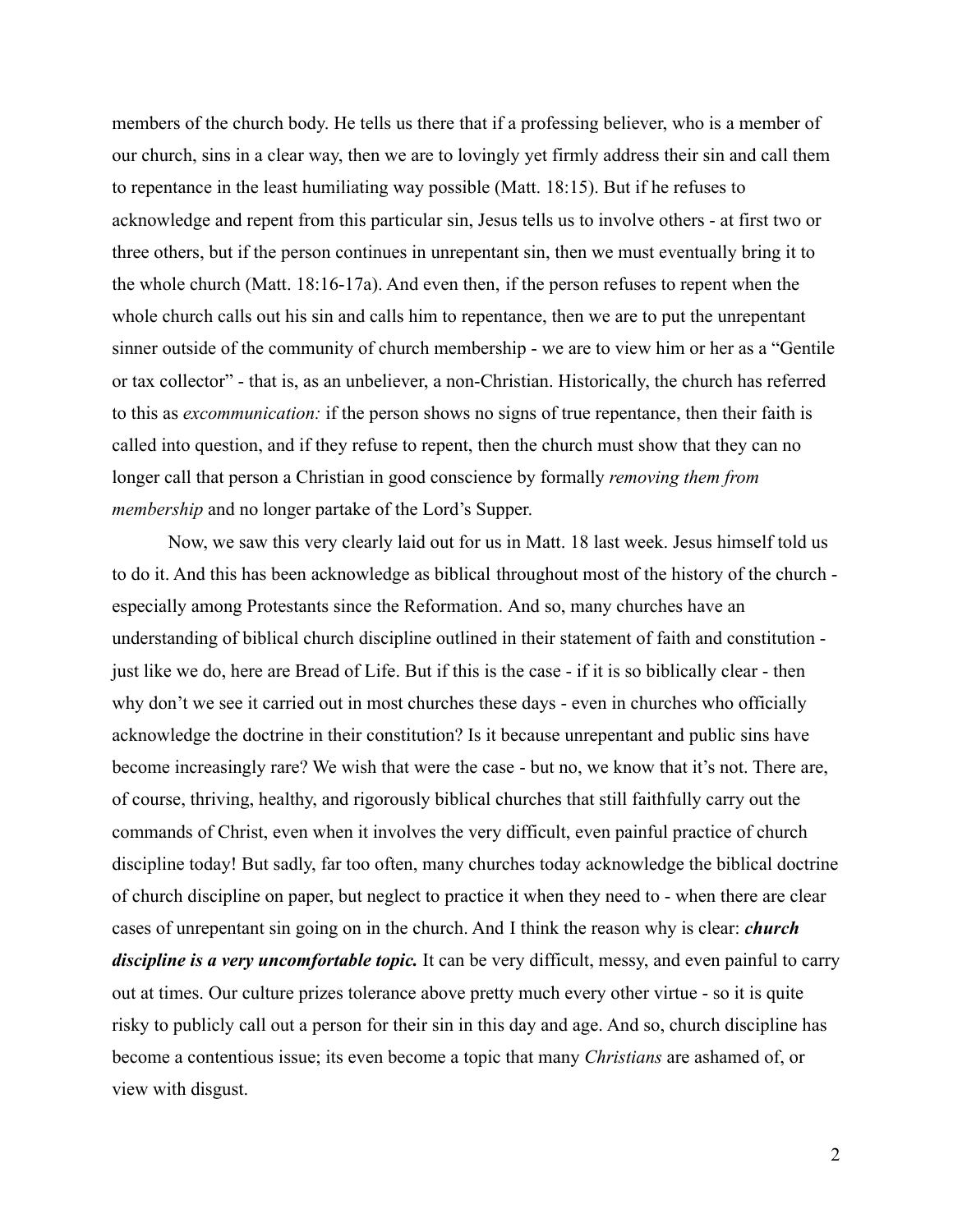So why on earth, then, would we want to practice church discipline when it can be so difficult and uncomfortable to deal with? Well, the short answer is: *because Jesus commands it.* That is enough. The Bible really is God's Word; if we believe this, we must obey it. But the Bible isn't arbitrary; we don't blindly follow for no good reason - we know that God has *very good reasons and purposes for the commands he gives us!* They our or our good, the good of the church, the good of the lost, and for His glory! And so, God has graciously told us why *church discipline* is for our good as well. Though it is uncomfortable at first, maybe even painful at times, just like medicine brings health and strength to the body, so *church discipline* is medicine we need to deal with the symptoms of sin in our lives and church for the health of each member and the health of our church body as a whole. Therefore, we need to be firmly convinced of *what biblical church discipline is* and *why it is good and necessary for us today.*

And **1 Corinthians 5:1-13** helps us shows us just those very things. There are several other passages on church discipline in the New Testament, but this passage is the longest on the subject.<sup>1</sup> In it, Paul addresses a very clear, very public case of unrepentant sin in the church of Corinth, which he planted; the church is ignoring the sin and refusing to rebuke and call the church member to repentance - and so, Paul *rebukes the church,* and reminds them that they are required to do so; but he also reminds them - and us! - *why it is so necessary:* not only for the good of the whole church, *but also for the good of the individual sinner.* So let's see what this passage teaches us about *church discipline* and its medicinal purposes of grace for us in Christ's church.

## **I. What is Church Discipline? - If a Church Member is Clearly and Intentionally Sinning but Refuses to Repent, We Must Remove Him/Her from Membership (1 Cor. 5:1-5, 9-13)**

Again, this is the same principle we saw Jesus teaching us last week, in Matt. 18. But here we see it applied in a real life situation, dealing with real people, in a real church. Just in case we might have been tempted to think, "Surely Jesus was just speaking with hyperbole, for dramatic effect? Surely he doesn't actually command us to deal with unrepentant sin publicly, call someone's profession of faith into question if it's not backed up by their life, and even kick them out of church membership?" If we're tempted to think that way, this passage cuts such

<sup>1</sup> Other relevant NT scriptures are Matt. 18:15-20; 2 Cor. 2:5-11; Galatians 6:1; 2 Thess. 3:6-15; 1 Tim. 1:20; 5:19-20; Titus 3:9-11; Heb. 12:1-14.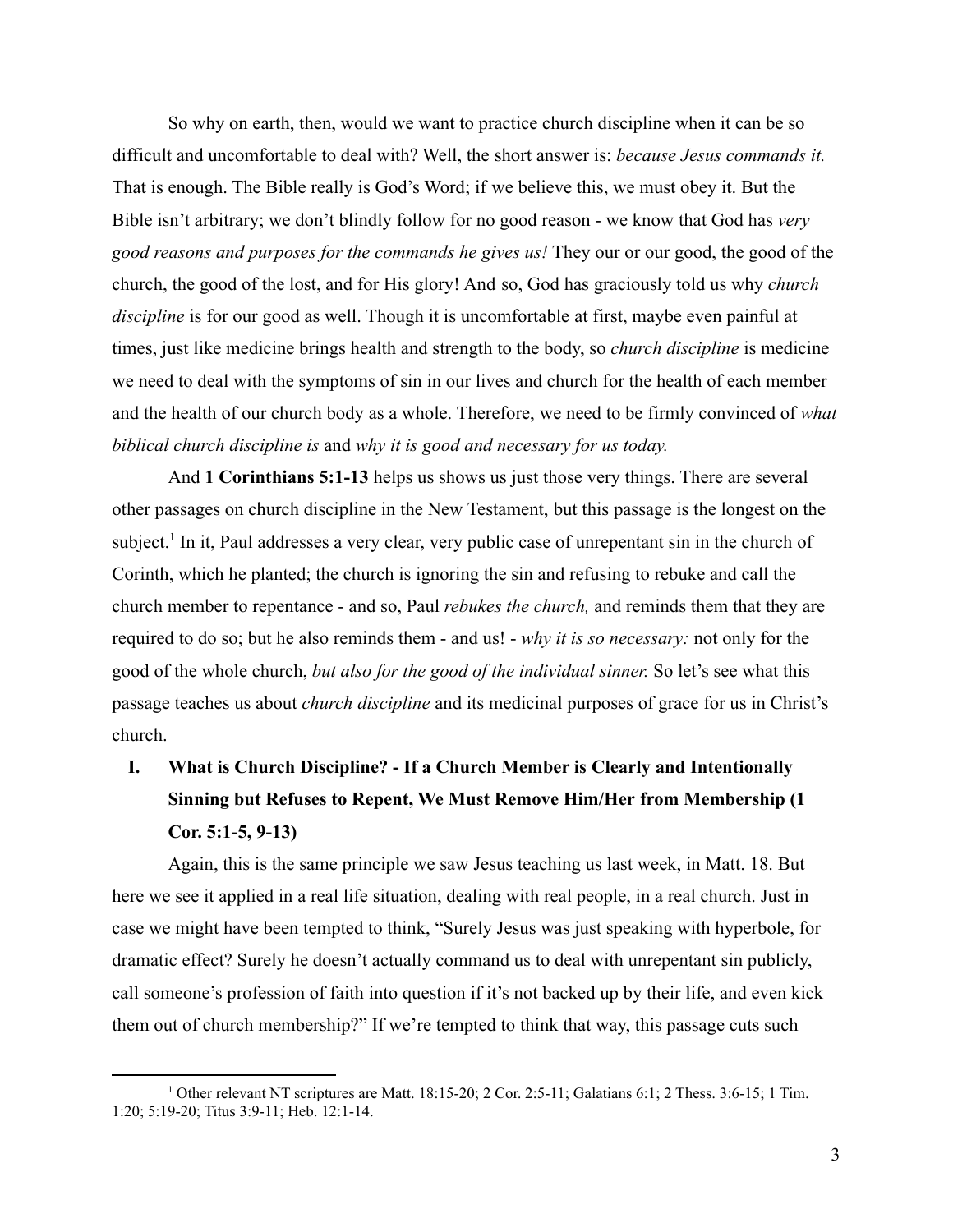think short; just as Jesus taught us, so Paul commands believers in the early church, under the authority of the Holy Spirit, to do the same.

In 1 Cor. 5:1, we learned that there was a man who was sinning in a very clear, public, and unrepentant way; we read: "It is actually reported that there is secual immorality among you, and of a kind that is not tolerated even among pagans, for a man has his father's wife." Most likely, this means that a man who professed faith in Christ and was a member of the church of Corinth was sleeping with his step-mother. The man was very clearly in sin; his sin was very public, every one knew about it; and the man was walking unrepentantly in this sin - even though he knew it was wrong, he justified his behavior, did not repent from it, and kept willingingly living in this sinful lifestyle. But even though his sin was known, *the church did not do anything about it, but tolerated it.*

Paul rebukes them, in verse 2, saying, "And you are arrogant! Ought you not rather to mourn? Let him who has done this be removed from among you." IN verse 6, he says, "Your boasting is not good." Paul rebukes them for not dealing with this situation by practicing church discipline; but he also rebukes the church for *arrogantly boasting* about this situation. We might wonder, "what could there possibly be to boast about if such a clear, terrible issue of scandalous sin was going on?" The clearest answer seems to be: they were most likely *boasting about their "gracious tolerance" of this sinner.* It seems the church boasted that they didn't deal with this sin and just let it go on because of how loving, gracious, and tolerant we are. And this sounds very much like what we might find among Christians and churches today, doesn't it? Cases of gross immorality and unrepentant sin pop up in churches all the time; but as we've already talked about, many Christians and churches today shy away from dealing with them because we've bought into the lie of our culture that *to love someone* means we must *tolerate and accept their behavior.* And so, some might say, "it is *unloving, ungracious,* or *unkind* to confront someone in their sin, especially in a public way, let alone remove them from church membership! And how dare we call someone's faith or salvation into question! We would never be so intolerant here! After all, we're *loving and gracious;* we don't judge people." But if that is our stance, than we are more *tolerant and accepting* than Jesus is; and that means we aren't being gracious, loving, or kind at all. After all, love requires tough love at times; it requires *passing judgment* on the fruit of faith and repentance in the lives of fellow Christians, fellow church members. Paul tells us this very clearly at the end of this passage: "For what have I to do with judging outsiders? Is it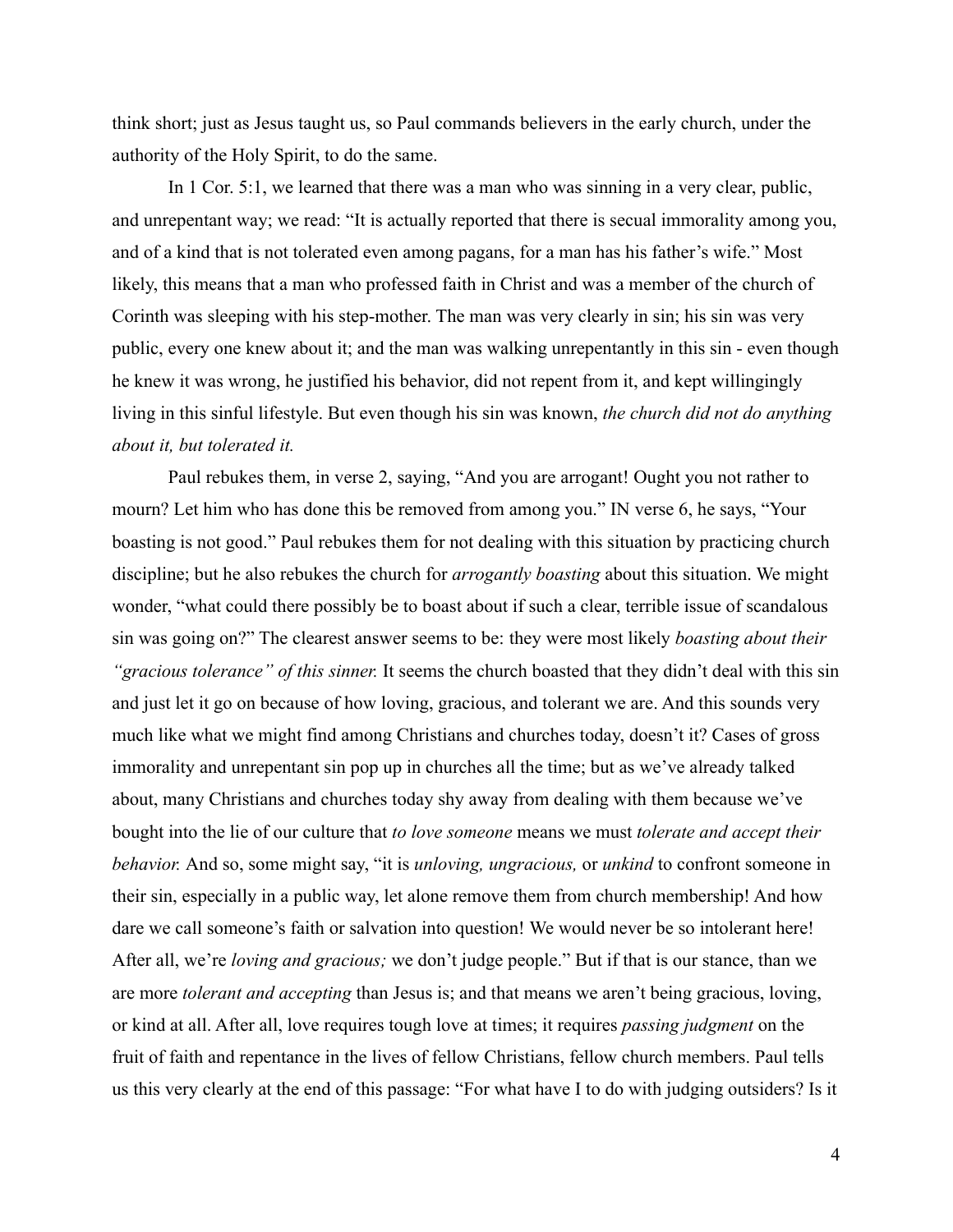not those inside the church whom your are to judge? God judges those outside.. 'Purge the evil person from among you.'" (vv.12-13).

No, it is not loving or kind to ignore sin in each other's lives; especially not when the sin is clear and unrepentant; especially not when it is public in nature and lots of people know about it, both inside and outside the church walls. It's not loving to let the sin fester, for that will only destroy the individual and spread to others. No, if we are truly going to walk in love and obey Christ faithfully, we must deal with it. How? By practicing *biblical church discipline.*

The first steps of discipline that we saw last week called for it to be done in the least humiliating way possible. However, it's impossible to keep the matter private in Corinth at this point: the man's sin is clear and public; his unrepentant sin is already known. This means the church is left with no choice but to follow through with the last, final stage of church discipline: *to remove the unrepentant man from church membership.* This is what the church in Corinth failed to do; and so, Paul very clearly tells them this is what they must do, in vv. 2-5: "Let him who has done this be removed from among you. For though absent in body, I am present in spirit; and as if present, I have already pronounced judgment on the one who did such a thing. When you are assembled in the name of the Lord Jesus and my spirit is present, with the power of our Lord Jesus, you are to deliver this man to Satan for the destruction of the flesh, so that his spirit may be saved in the day of the Lord." Now, that last verse requires some more explanation - but we will return to it later, in our final point.

For now, let's simply make these observations:

1. First, though Paul has already personally decided that this is the case and needs to be done, he tells them that *the whole congregation* is required to officially make this declaration they are to do this when "assembled in the name of the Lord Jesus" - in other words, when they are gathered together at church, like on Sunday, or at what we would call a "church members meeting" or "business meeting."

2. Secondly, Paul tells them to "remove" this unrepentant sinner from "among you." Or, to use the language we use today: he's telling them to remove this person from church membership; to know longer consider him a Christian or member of the church body.

3. Thirdly, the issue is not that this man committed a sin, even a grievous sin - but rather, that he is clearly living in an ongoing lifestyle of sin; he is refusing to repent; he is living in a way that is simply not OK for a professing Christian to live without being convicted by the Holy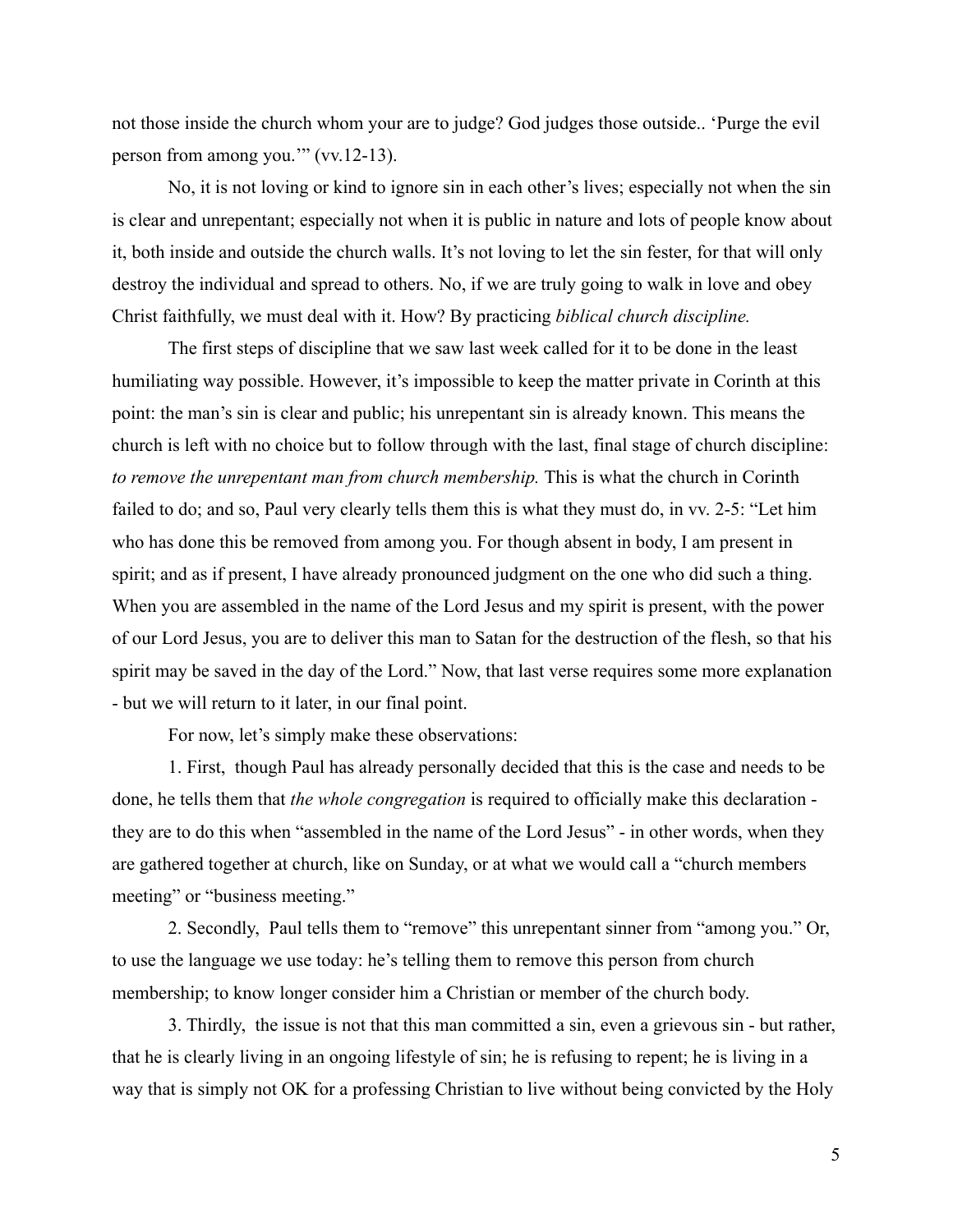Spirit and striving to turn away from it. This does not mean we're to go around publicly condemning every person living in sin, either - it is specifically reserved for people who *claim to be believers,* being members of a church community, but are not producing the fruit of repentant faith and godliness, but are instead living in sin and refusing to acknowledge or turn from it. We see this fleshed out explicitly in vv. 9-13:

"I wrote to you in my letter not to associate with secually immoral people - not at all meaning the sexually immoral of this world, or the greedy and swindlers, or idolaters, since then you would need to go out of the world. But now I am writing to you not to associate with anyone who *bears the name of brother* if he is guilty of sexual immorality or greed, or an idolater, reviler, drunkard, or swindler - not even to eat with such a one. For what have I to do with judging outsiders?" (that is, non-believers) "Is it not those inside the church whom you are to judge?" (That is, church members.) "God judges those outside. 'Purge the evil person from among you.'"

Clearly, Paul wants us to understand firmly that this applies to *church members, people who profess faith in Christ as Christians, but walk in unrepentant sin.* And not just the gross cases of immorality, but people who are "greedy" and "swindlers" - people who have greedy hearts, who rip people off, who take advantage of customers or employees at work, or other such sins. It includes "idolaters" and "drunkards." It even includes a "reviler." Other translations translate this word as a "slanderer," or someone who is "verbally abusive;" the KJV says "railer" - the idea being someone who is know for angrily railing at others when he doesn't get his way. In short, it's talking about someone who known for just being a bully - maybe not physically, but still trying to throw his weight around with his words and temper to get his way.

And so the list could go on; but we get the point: this applies to any unrepentant seen even more so the more clear and public it is. We must deal with it by removing the unrepentant sinner from our church membership, making very clear we don't consider them a believer and call them to repent.

The action we must take is very clear. But still we might ask, "Why is this what we're supposed to do?" Two main reasons are given in the text; let's look at them one at a time:

## **II. Why is Church Discipline Needed? - For the Good of the Whole Church Body (1 Cor. 5:6-8)**

We see this in verses 6-8: "Do you not know that a little leaven leavens the whole lump? CLeanse out the old leaven that you may be a new lump, as you really are unleavened. For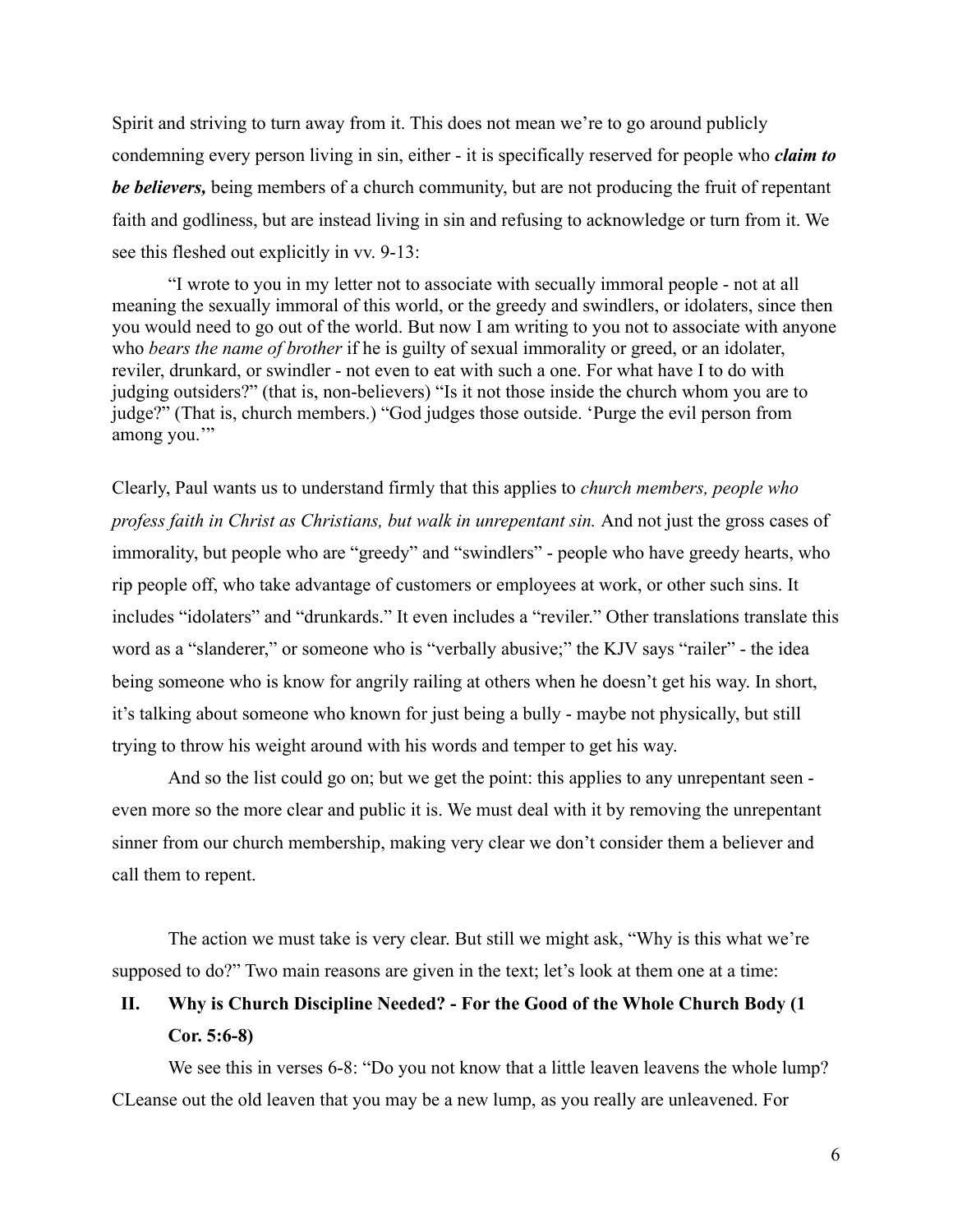Christ, our Passover lamb has been sacrificed. Let us therefore celebrate the festival, not with the old leaven, the leaven of malice and evil, but with the unleavened bread of sincerity and truth."

Sin is contagious - it influences, infects, and corrupts others. Unrepentant sin in the church, that is not address and is only allowed to continue, causes harm to others in the church even to the church itself. It profanes the gospel witness and hinders our mission. It brings dishonor to the name of Christ. THerefore, church discipline is good *for the whole church body.* If we don't deal with the unrepentant sins and immoral lifestyles of those within the church *especially* when they are public in nature, or among church leaders who are held up as examples - then the sin will *corrupt and influence other people in the church as well.* A little "leaven" of of sin in the the church will corrupt and destroy the whole church - just like a little bit of "leaven" will change and transform an entire lump of dough, turning it from "unleavened" flat bread to "leavened" bread that rises.

For example, if a child grows up seeing his parents promote sinful things as good, then he will learn to adopt those same sinful views and lifestyles as well. And so a son might learn to deal with his problems in anger, the way his father does. A child might learn to think that it is perfectly normal and OK to watch inappropriate things because their parents do.

And so it is in the church. If a new Christian starts going to a new church, he or she will be learning what it means to be a Christian, in all areas of lif - as a church member, a husband or wife, a mother or father, or CHristian *anything -* by the examples of other people in the church. And so, if a young Christian man reads in the BIble that lust is wrong, but then sees that several men in the church actively pursue lustful desires and lifestyles, and there is absolutely *no recourse* taken by others in the church in calling those men to repentance - well, then he might conclude that such actions are perfectly acceptable among Christians, just like it is in the secular world. Or if a new CHristian reads in her Bible that gossip, slander, and divisive talk is a serious sin, but then sees prominent women in the church partaking in it all the time, maybe even inviting her into it - well, then, she might very well conclude this is just normal, acceptable Christian behavior. Yet all the while, they are simply being corrupted by the sinful influence of others in the church.

This is even more so the case when a church leader is involved. If a pastor or deacon, for example, is held up as a spiritual leader and example of Christian maturity, even though they have obvious sins in their life that are never corrected, then this sends a dangerous message to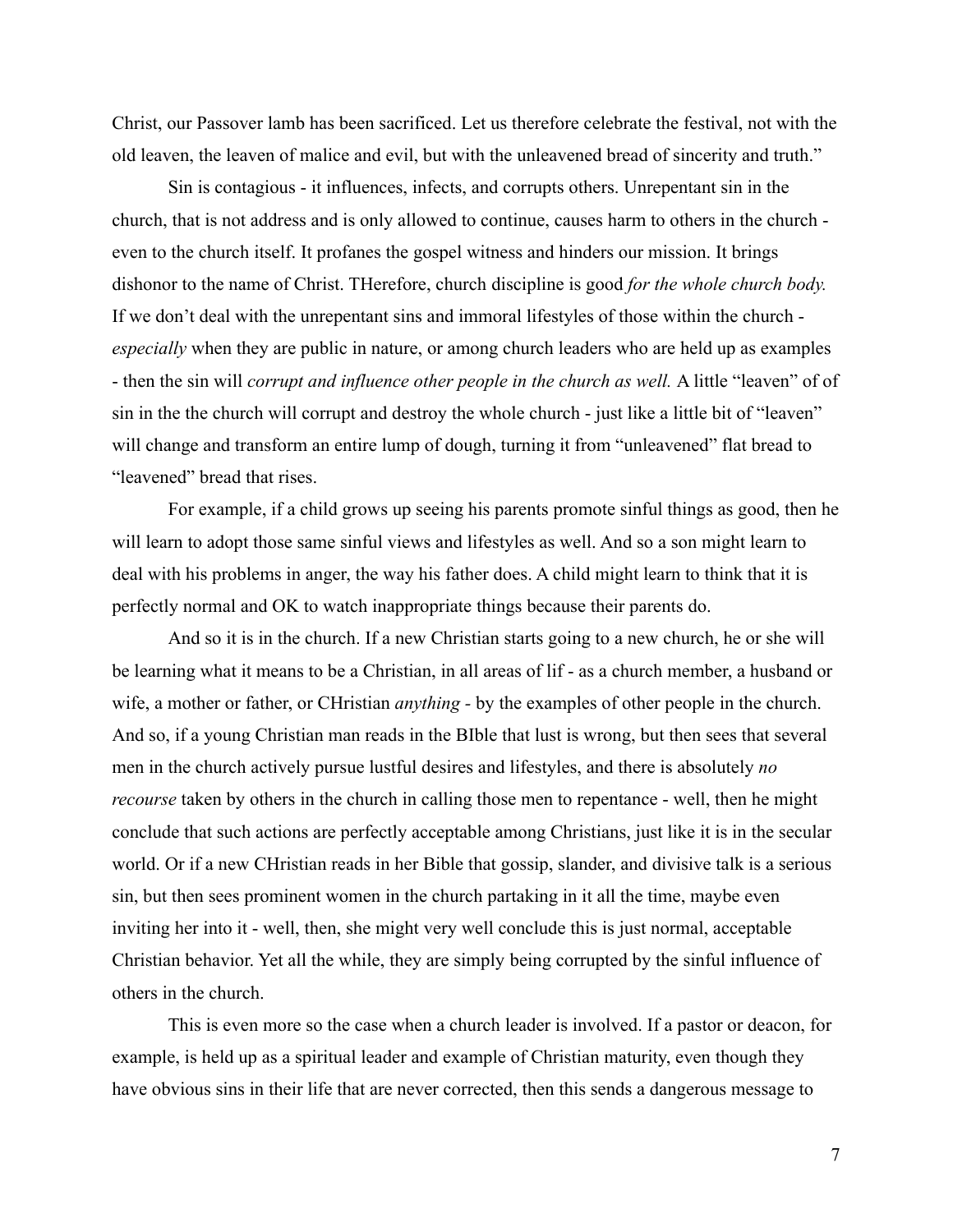everyone else in the church: it tells everyone that *those sins* are OK. "After all, Brother Billy is a deacon, seen as a mature, godly man and leader in the church - if he cheats on his wife and cheats on his taxes, then such behavior must just be normal and acceptable among CHristians, at least in this church - right?" Or, "Just look at Pastor Willy. Sure, he reeks of pride, abuses his power in the church by being domineering, wanting to get everything his own way or else his temper flares into an angry outburst; really, come to think of it, he's really just a *church bully* but, it must be OK, because he is a leader in the church, after all; and I do the same thing at times, so this must just all be normal, acceptable behavior, right?" If we don't deal with the clear, public, ongoing sins of church leaders, *that* is the message we're sending to people. Seeing this go on publicly in the church, some might conclude those things must not be sins. Others might conclude that, even though they are sins, repentance, obedience and holiness must not really matter among Christians after all, since even the "mature ones" willingly sin and live unrepentantly lifestyles anyways, just like the church. Either way, when we hold up such people as godly leaders and examples, without addressing their sin or without confession and repentance on their part, we are simply ignoring and justifying sin, endorsing hypocrisy, and *undermining the gospel's demand for repentance and obedience.*

Make no mistake, the good news of the gospel of Christ is unending mercy and grace by the blood of Jesus! But it is only for those who *repent and believe in the gospel.* True faith is a repentant faith. Where there is not repentance, there is no forgiveness.

If we tolerate unChristian sin and lifestyles in the church without applying the gospel to them, then we will slowly become an unChristian church. Brothers and Sisters, let us take the medicine that Jesus Christ, our soul's physician, has given us, so that we might be a healthy body - a healthy church! Let us obey Christ and love each other enough by *carrying out church discipline.*

For this is also the only way we can truly love our unrepentant brother or sister who's living in sin. THis leads us to our final point:

**III. Why is Church Discipline Needed? - So that the Unrepentant Sinner would Repent, for his/her Own Salvation (1 Cor. 5:5)**

The goal of church discipline is *always* for the good of the person being disciplined. The goal is never to publicly shame or punish a person, or seek vengeance. The goal is for that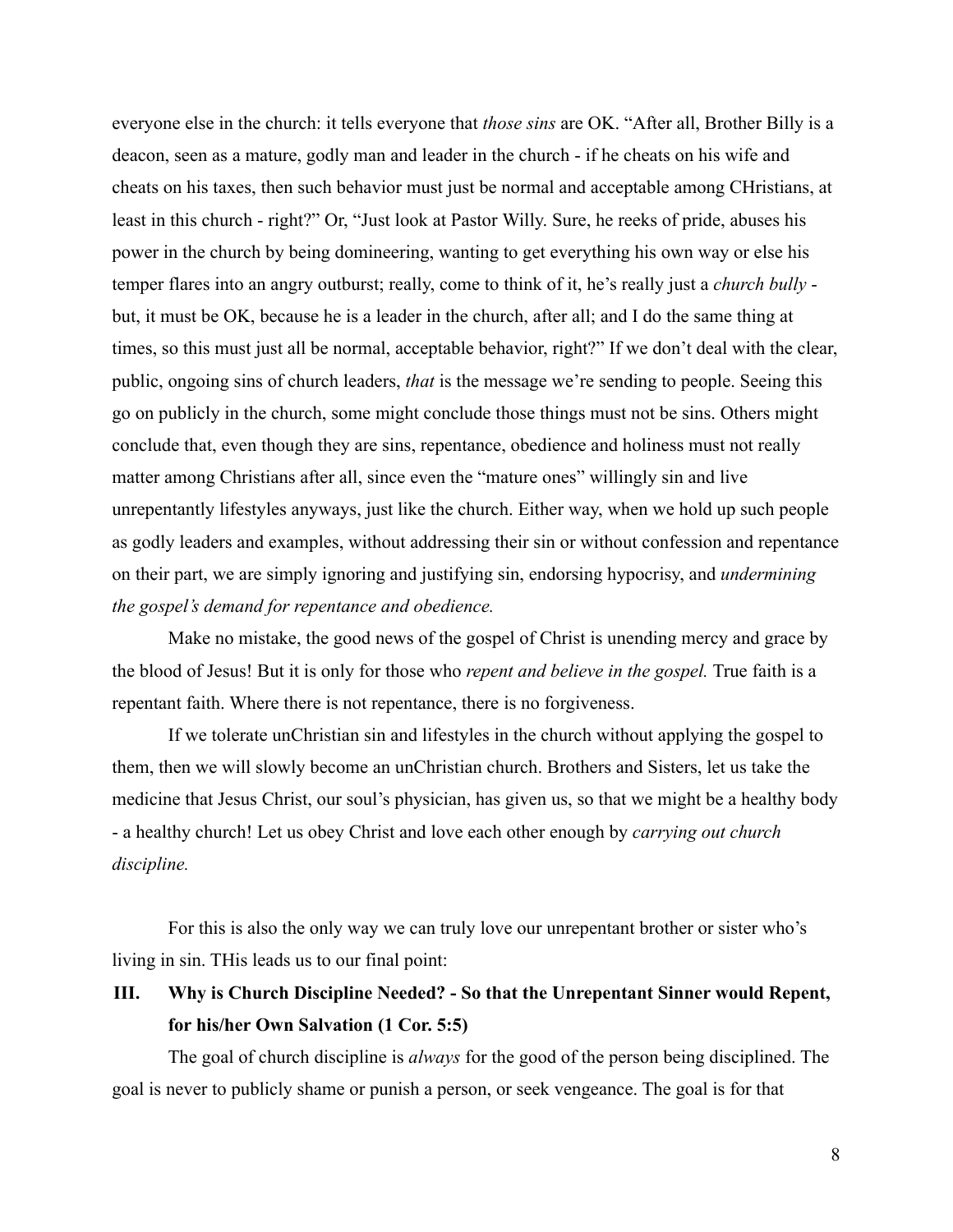individual to *acknowledge, confess, and repent of their sin so that they can cling to the gospel of grace through faith.* The goal of church discipline is the individual sinner's *restoration and salvation.*

We see this in verses 5-6: "When you are assembled in the name of the Lord Jesus... you are to deliver this man to Satan for the destruction of the flesh, so that his spirit may be saved in the day of the Lord."

Now, this verse sounds odd to us, but let me unpack it this way: Paul often uses the word "flesh" to refer to the way of life of *unbelief:* to walk by the "flesh" is to walk in a lifestyle of ongoing sin; but to walk by the "spirit" is to live a life that reflects the righteousness of Christ, by the "fruit" of the Holy Spirit within each believer (for example, we see this in Rom. 8:3-8). To live by the flesh is to identify with the unbelieving world - for all people, apart from Christ, are slaves to sin and under the dominion of Satan. But the church is an outpost of the Kingdom of Christ - it is *safe* for us in here; this is where the Lord heals and grows us. So when we exercise church discipline and put them out of membership, we are declaring that we think they are not of the church, but the world, not under the protection of Christ, but the dominion of Satan, because they are living not by the Spirit but by the flesh - that is, unrepentant sin.

But here the reason Paul gives for this extreme language: *"so that his spirit may be saved in the day of the Lord."* The whole point of church discipline is to serve as a *wake-up call,* to be a means of the Holy Spirit convicting the individual of his or her sin so that it leads to *repentance and salvation -* as Paul says, so that "his spirit may be saved in the day of the Lord." We must take this very seriously: when someone is walking in unrepentant sin, their *salvation* is at stake. True believers eventually repent. The goal is that as this extreme final stage of discipline happens, and they are removed from membership, it leads to this person *repenting.* Maybe this means for the first time, so that they truly become a believer! Or, maybe this shows that the person was already a believer and is finally turning back to the Lord, like the prodigal son! Either way, *repentance is a sign of true faith, and therefore, an assurance of salvation in the gospel of Christ.*

That is our goal. That each person would be saved. That each person would believe in the gospel of Christ! And not just in their minds, or to profess this with their lips - but that each man and woman, each adult and child, would truly *turn away from sin* and *turn to Christ in faith;* that each person would truly believe the gospel of Christ: the good news that we are saved *by grace*